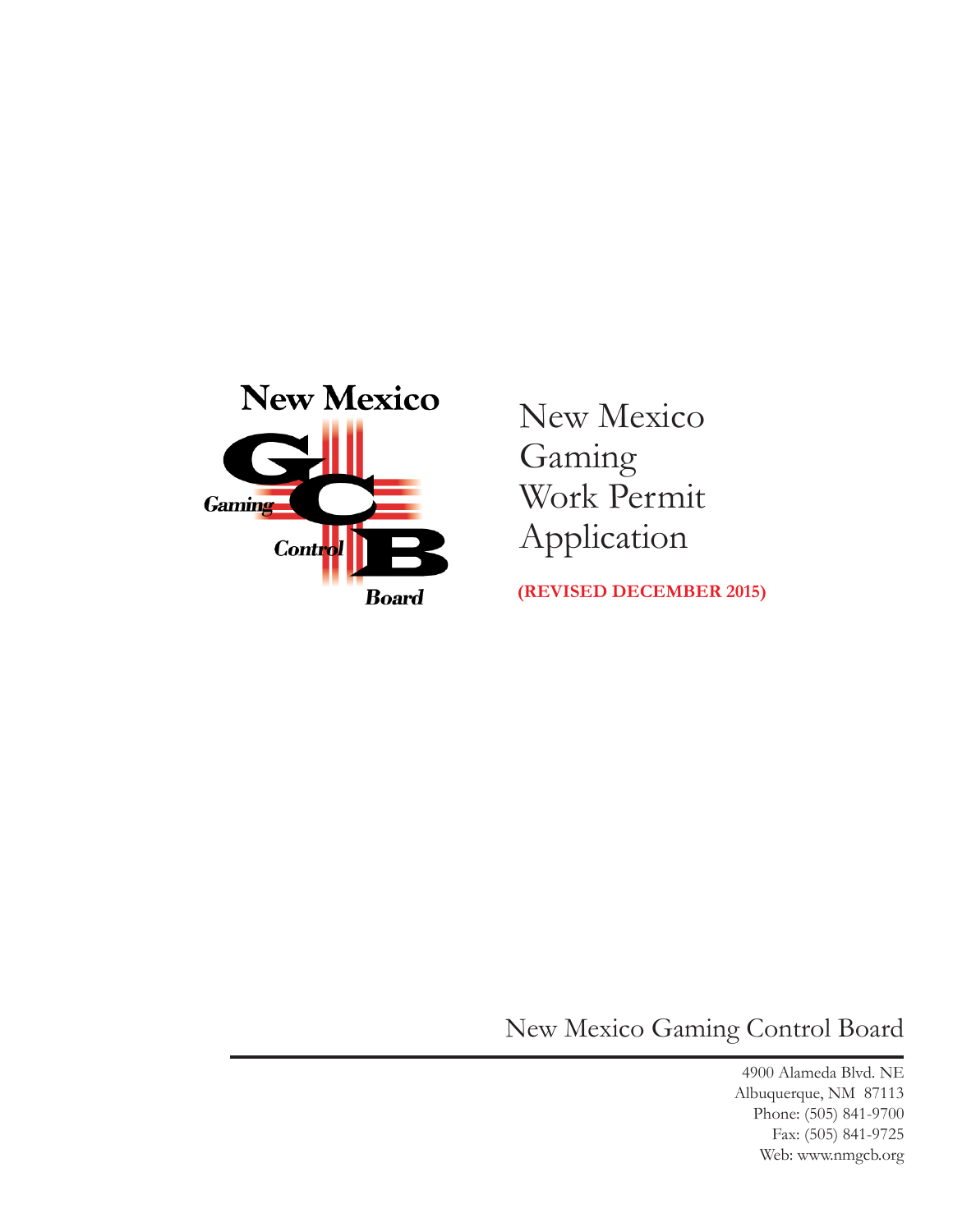# **APPLYING FOR YOUR Gaming Work Permit**



#### **1 OBTAIN YOUR APPLICATION**

Applications can be obtained from: New Mexico Gaming Control Board 4900 Alameda Blvd. NE Albuquerque, NM 87113 Or from our website at: www.nmgcb.org/licensing/forms

#### **WHO NEEDS A WORK PERMIT?**

All gaming positions, excluding:

- **•** Bartenders, cocktail servers, or other persons engaged solely in preparing or serving food or beverage
- Secretarial personnel
- **•** Janitorial personnel
- **•** Stage, sound, and light technicians
- **•** Other non-gaming personnel



## **FILL OUT YOUR APPLICATION**

Items you must provide:

- Application forms (*completed with notarized signature*)
- • Photocopy of official valid ID ( *driver's license or state-issued identification card*)
- • Completed fingerprints, see Item 5, page ii for specifics
- Photograph of applicant (*in duplicate*) (*NO SCANNED OR DIGITAL PHOTOS)*
- \$75 application fee for a three-year Universal Gaming Work Permit (*exclusive of any additional costs)*



## **SUBMIT YOUR APPLICATION**

 Deliver to: New Mexico Gaming Control Board 4900 Alameda Blvd. NE Albuquerque, NM 87113

Make check or money order payable to **New Mexico Gaming Control** 



#### **RECEIVING YOUR WORK PERMIT**

When the Board's office receives the work permit application you should receive a gaming work permit with your photo within one week, if no problems arise. The work permit will allow you to begin work in a gaming establishment. You will be given a letter that stipulates any specific or standard conditions that have been placed on your Work Permit by the New Mexico Gaming Control Board.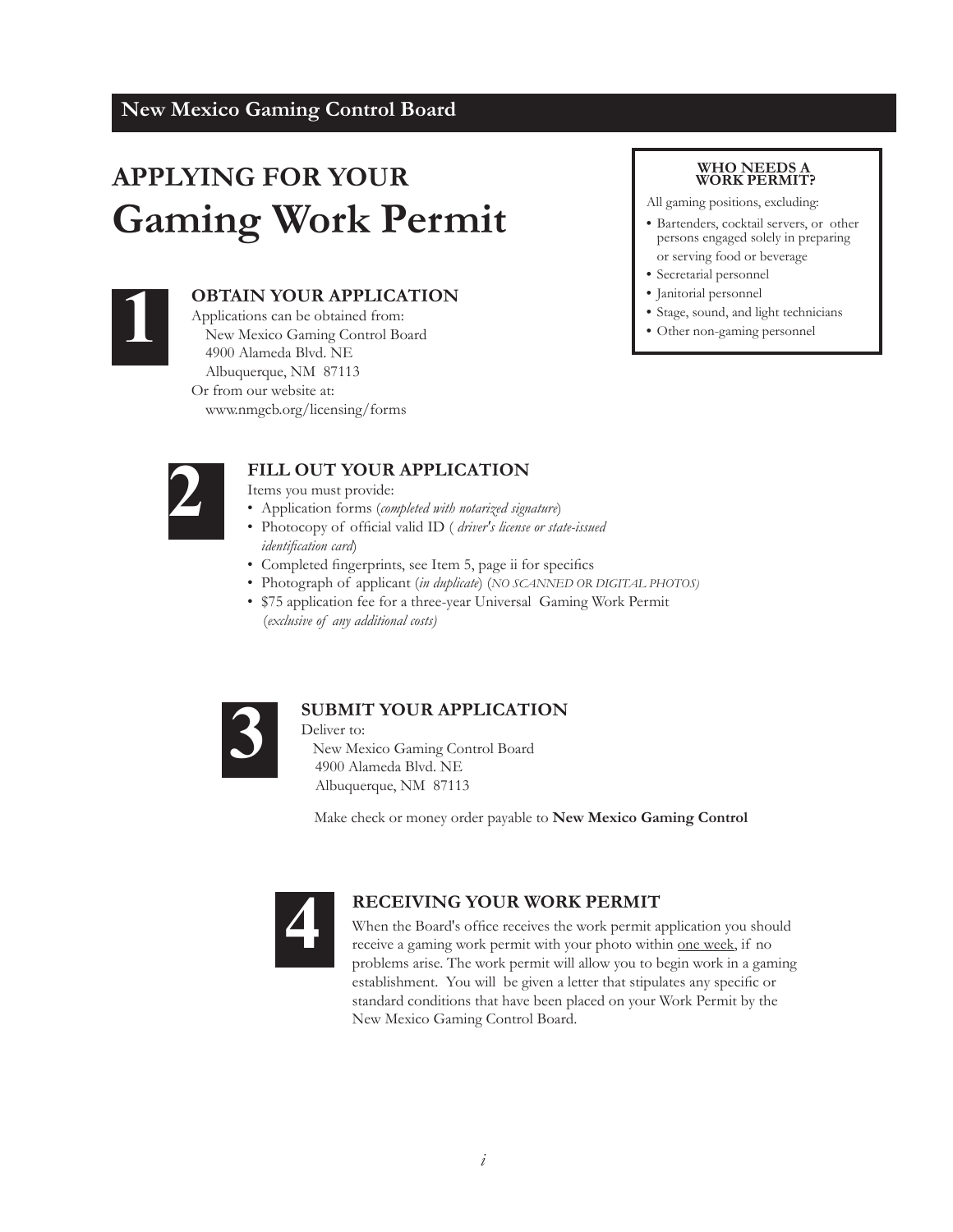#### **Application Checklist**

## *You Must Be 21 Years of Age to Apply for a Gaming Work Permit*



## **APPLICATION COMPLETED & SIGNED IN BLACK/BLUE INK**

**Type or clearly print an answer to every question. If a question does not apply to you, INDICATE SO WITH AN "N/A".** If you are unsure if a question applies to you or what information the form is asking you to provide, contact the Gaming Control Board to obtain clarification. If the available space is insufficient, continue on a separate sheet and precede each answer with the appropriate title. Sign and date the application. **Notice:** The Gaming Control Board will use your social security number to obtain and confirm your tax, credit, warrant and criminal history information. Providing your social security number on the application form is strictly voluntary. However, failure to provide your social security number will result in the Board's inability to complete the investigation into your suitability to obtain a gaming license; therefore, the Board will be unable to approve your application.



## **ALL FORMS SIGNED & ATTACHED**

The following accompanying forms must be signed and returned with the application:

- Applicant's Investigation Authorization and Request to Release Information Notarized
- Affirmation and Consent Notarized
- $\Box$  Letter from NMGCB Executive Director signed by applicant to acknowledge receipt
- Work Permit Conditions
- Certification Notarized



## **PHOTOCOPY OF OFFICIAL IDENTIFICATION CARD**

Supply proof of identity with date of birth to ensure you are lawfully permitted to work in the country by providing a photocopy of one of the following documents:

- □ Valid Driver's license, or
- $\Box$  State-issued identification card



## **PHOTOGRAPHS OF APPLICANT**

Supply two photographs of the applicant. The photograph will be used to prepare the gaming work permit issued to the applicant by the New Mexico Gaming Control Board. Photographs must be no smaller than 2" x 2" and must be satisfactory to the board. The photographs also must have been taken no earlier than three months before the date the application for work permit is filed. *NO DIGITAL OR SCANNED PHOTOGRAPHS ARE ACCEPTABLE.*



## **FINGERPRINTS**

\* In-State Applicants: A Fingerprint Registration will be e-mailed to the gaming establishment listed on your application. Once received, take the registration to any 3M Cogent location for processing.

\* Out-of-State Applicants: Ensure that two Applicant FBI fingerprint cards are filled out completely in Black ink and signed by the applicant and individual taking the fingerprints.



**7**

## **\$75 APPLICATION FEE**

Submit \$75 application fee for a three-year Universal license. Make check or money order payable to **NEW MEXICO GAMING CONTROL BOARD**.

## **DELIVER APPLICATION**

Deliver application to New Mexico Gaming Control Board, Attn: Licensing Division, 4900 Alameda Blvd. NE , Albuquerque, NM 87113.

**NOTE: EMPLOYER MAY BE NOTIFIED IF YOUR APPLICATION IS INCOMPLETE. IF YOU FAIL TO COMPLY WITH REQUESTS FOR INFORMATION, AN ACTION WILL BE TAKEN TO DENY, SUSPEND, OR OTHERWISE LIMIT YOUR PERMIT. THE INFOR-MATION AND DOCUMENTS SUBMITTED WILL BECOME PART OF PERMANENT FILE AND WILL NOT BE RETURNED TO APPLICANT.**

## **INCOMPLETE APPLICATIONS MAY NOT BE ACCEPTED**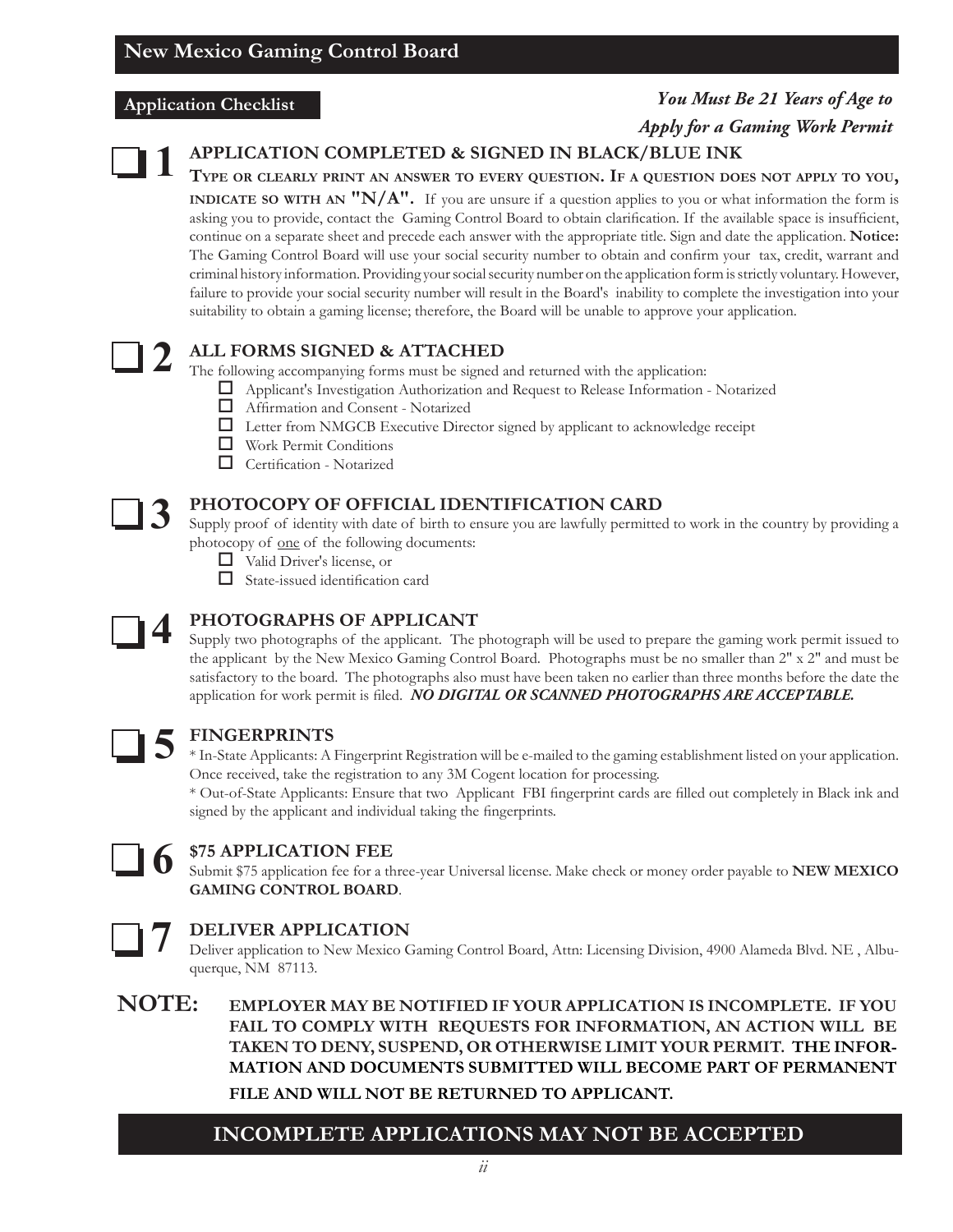# STATE OF NEW MEXI

#### **GAMING CONTROL BOARD**

4900 Alameda Blvd NE Albuquerque, NM 87113 Phone (505) 841-9700 FAX (505) 841-9725



Dear Applicant:

Thank you for your interest in becoming a licensed gaming employee. Before you submit your application, you should be aware of a few facts.

The gaming industry in New Mexico will be one of the most scrutinized businesses in the state because New Mexico citizens want the industry and everyone involved in it free from even the hint of any corruption or dishonesty. That's why we take our regulation of the industry very seriously, including the issuance of work permits.

During the licensing process, we will conduct a thorough check of your background. This will include, without exception, a criminal background check. It may also involve an examination of your financial records and other documents. If you pass the background investigation, you will be issued a work permit that will allow you to work in a gaming establishment. You should know that a gaming work permit is a privilege, not a right. To be considered for this privilege, you must be thoroughly honest on your license application.

In particular, we ask you on page 3 of the application: "...since you turned age 18, have you ever been arrested, served with a criminal summons, charged with, or convicted of **ANY** crime or offense in any manner?" The application requires you to explain **ALL** such arrests or charges regardless of the final outcome.

Here are some of the excuses gaming regulators sometimes hear from people who have failed to disclose arrests:

- My attorney told me I didn't have to disclose.
- I didn't think I was arrested, because I only got a ticket.
- My arrest didn't have anything to do with gaming.
- I didn't think that was still on my record.

Neither these nor any other excuse, however, will justify a failure to disclose your criminal record.

You have been informed throughout this application to disclose **ALL** arrests. You will not necessarily be denied a license if you have ever been arrested, but you will certainly be denied if you fail to disclose any arrest. If you are not clear about what you need to disclose, call the Gaming Control Board Licensing Division for assistance in answering any questions you might have.

#### *I have read and understand this letter.*

Signature of Applicant Date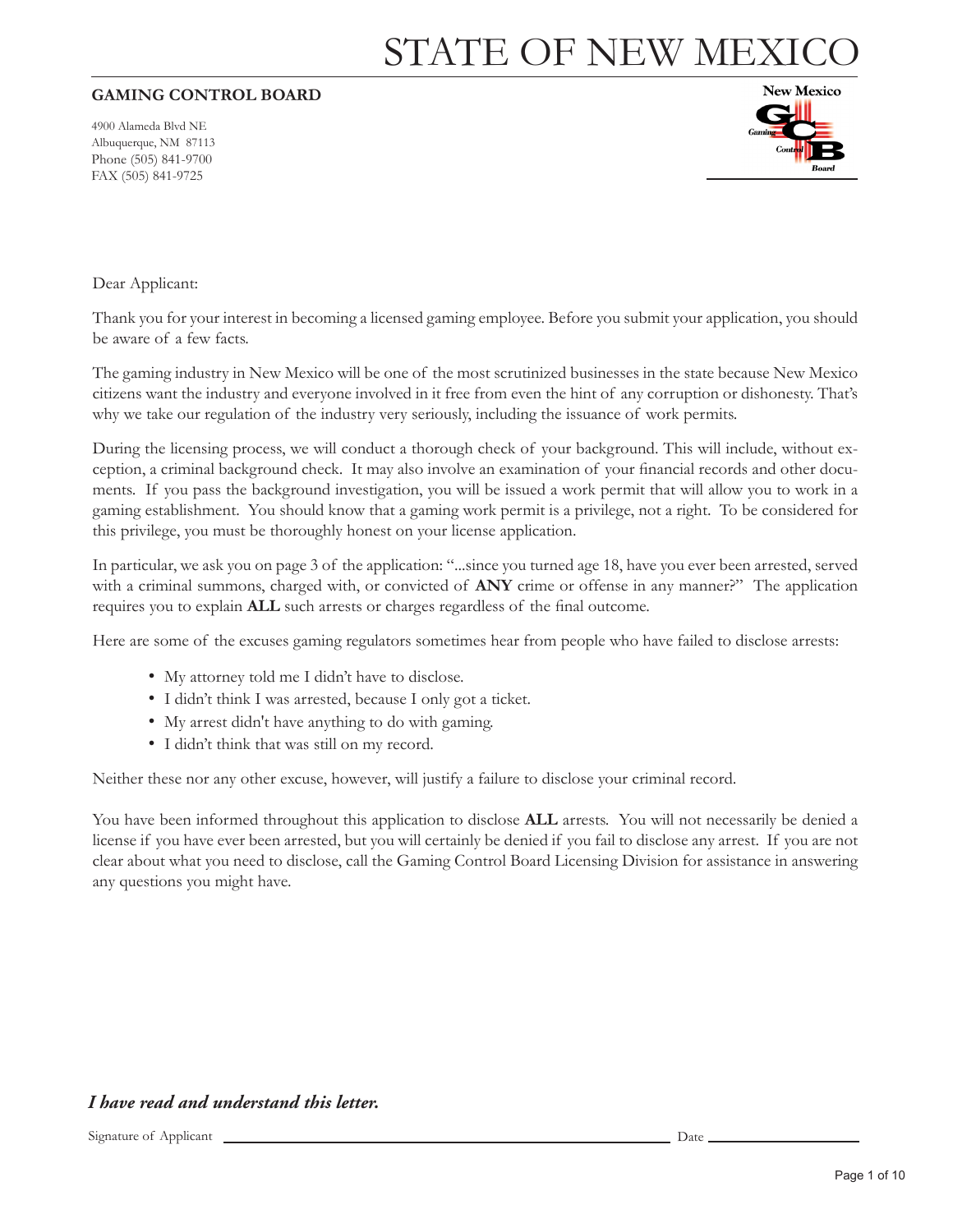

New Mexico Gaming Control Board

## **WORK PERMIT APPLICATION**

**(revised DECEMBER 2015)**

| Applicant's Printed Name (last, first, middle)                                   |                                                                                                                 |                                                                                                                                         |           |                                                                                                       |                                                                                                                                    |                 |        |                                                     |                  |                        |                   |                                 |                   |                   |
|----------------------------------------------------------------------------------|-----------------------------------------------------------------------------------------------------------------|-----------------------------------------------------------------------------------------------------------------------------------------|-----------|-------------------------------------------------------------------------------------------------------|------------------------------------------------------------------------------------------------------------------------------------|-----------------|--------|-----------------------------------------------------|------------------|------------------------|-------------------|---------------------------------|-------------------|-------------------|
| Maiden/Married Names Past or Presently Used (Attach separate sheet if necessary) |                                                                                                                 |                                                                                                                                         |           | Nicknames, Aliases, or any name that you have ever been known by (Attach separate sheet if necessary) |                                                                                                                                    |                 |        |                                                     |                  |                        |                   |                                 |                   |                   |
| Sex<br>$\square_{\scriptscriptstyle \rm M} \ \square_{\scriptscriptstyle \rm F}$ | Social Security Number<br>Other Social Security Numbers Used<br>$\Box$ Yes $\Box$ No *If "Yes", attach details. |                                                                                                                                         |           |                                                                                                       | Date of Birth                                                                                                                      |                 |        | Drivers License No. / I.D. # & State License Issued |                  |                        |                   |                                 |                   |                   |
| Place of Birth (city, state, country)                                            |                                                                                                                 |                                                                                                                                         |           |                                                                                                       |                                                                                                                                    |                 |        |                                                     |                  |                        |                   |                                 |                   |                   |
| Hair Color<br>Eye Color<br>Height<br>Weight                                      |                                                                                                                 |                                                                                                                                         |           |                                                                                                       | U.S. Citizen<br>*If "No", attach details and indicate Alien Registration<br>$\Box_{\text{Yes}}$ $\Box_{\text{No}}$<br>Number here: |                 |        |                                                     |                  |                        |                   |                                 |                   |                   |
| Physical Address                                                                 |                                                                                                                 |                                                                                                                                         |           |                                                                                                       |                                                                                                                                    |                 |        |                                                     | Contact Number   |                        |                   |                                 |                   |                   |
| City                                                                             |                                                                                                                 |                                                                                                                                         | State     | Zip                                                                                                   |                                                                                                                                    |                 | County |                                                     |                  | Length at This Address |                   |                                 |                   |                   |
|                                                                                  |                                                                                                                 | Mailing Address, if different from Physical Address (city, state, zip)                                                                  |           |                                                                                                       |                                                                                                                                    |                 |        |                                                     |                  |                        |                   | Email Address                   |                   |                   |
|                                                                                  |                                                                                                                 | List all addresses where you have lived during the last five years, not including present address. (Attach separate sheet if necessary) |           |                                                                                                       |                                                                                                                                    |                 |        |                                                     |                  |                        |                   |                                 |                   |                   |
|                                                                                  |                                                                                                                 | STREET AND NUMBER                                                                                                                       |           |                                                                                                       |                                                                                                                                    |                 |        | CITY/STATE/ZIP                                      |                  |                        |                   | <b>FROM</b>                     |                   | TO                |
|                                                                                  |                                                                                                                 |                                                                                                                                         |           |                                                                                                       |                                                                                                                                    |                 |        |                                                     |                  |                        |                   |                                 |                   |                   |
|                                                                                  |                                                                                                                 |                                                                                                                                         |           |                                                                                                       |                                                                                                                                    |                 |        |                                                     |                  |                        |                   |                                 |                   |                   |
|                                                                                  |                                                                                                                 |                                                                                                                                         |           |                                                                                                       |                                                                                                                                    |                 |        |                                                     |                  |                        |                   |                                 |                   |                   |
| Marital Status:                                                                  |                                                                                                                 | $\Box$ Single                                                                                                                           | □ Married |                                                                                                       |                                                                                                                                    | $\Box$ Divorced |        |                                                     | $\Box$ Separated |                        |                   | $\Box$ Widowed                  |                   | $\Box$ Engaged    |
| Name of Spouse, if applicable                                                    |                                                                                                                 |                                                                                                                                         |           |                                                                                                       |                                                                                                                                    |                 |        |                                                     |                  |                        |                   | Spouse's Date of Birth          |                   |                   |
|                                                                                  |                                                                                                                 | Spouse's AKA (Also Known As-maiden name, nickname, aliases, etc.)                                                                       |           |                                                                                                       |                                                                                                                                    |                 |        |                                                     |                  |                        |                   | Spouse's Social Security Number |                   |                   |
|                                                                                  |                                                                                                                 | Person(s) you have filed a joint tax return with in past five years                                                                     |           |                                                                                                       |                                                                                                                                    |                 |        |                                                     |                  |                        |                   |                                 |                   |                   |
|                                                                                  |                                                                                                                 | Name & address of establishment(s) where you will be working                                                                            |           |                                                                                                       | Entity License #                                                                                                                   |                 |        |                                                     |                  |                        |                   |                                 |                   | Supervisor's Name |
|                                                                                  |                                                                                                                 |                                                                                                                                         |           |                                                                                                       |                                                                                                                                    |                 |        | Phone                                               |                  |                        | Job Title         |                                 |                   |                   |
|                                                                                  |                                                                                                                 | Name & address of establishment(s) where you will be working                                                                            |           |                                                                                                       | Entity License #                                                                                                                   |                 |        | Phone                                               |                  |                        | Job Title         |                                 | Supervisor's Name |                   |
| Name & address of present employer                                               |                                                                                                                 |                                                                                                                                         |           |                                                                                                       |                                                                                                                                    |                 |        | Phone                                               |                  |                        | Job Title         |                                 |                   | Supervisor's Name |
| Name & address of 3 previous employers<br>-1.                                    |                                                                                                                 |                                                                                                                                         |           |                                                                                                       |                                                                                                                                    |                 |        | Phone<br>Job Title                                  |                  |                        | Supervisor's Name |                                 |                   |                   |
| 2.                                                                               |                                                                                                                 |                                                                                                                                         |           |                                                                                                       |                                                                                                                                    |                 |        | Phone                                               |                  |                        |                   | Job Title                       |                   | Supervisor's Name |
| 3.                                                                               |                                                                                                                 |                                                                                                                                         |           |                                                                                                       |                                                                                                                                    |                 |        | Phone                                               |                  |                        | Job Title         |                                 |                   | Supervisor's Name |
|                                                                                  |                                                                                                                 |                                                                                                                                         |           |                                                                                                       |                                                                                                                                    |                 |        |                                                     |                  |                        |                   |                                 |                   |                   |
| Signature of Applicant                                                           |                                                                                                                 |                                                                                                                                         |           |                                                                                                       |                                                                                                                                    |                 |        |                                                     |                  |                        |                   | Date.                           |                   |                   |

| <b>FOR AGENCY USE ONLY</b> |                                                |                       |                     |                  |  |  |  |  |
|----------------------------|------------------------------------------------|-----------------------|---------------------|------------------|--|--|--|--|
| WORK PERMIT FEE\$75.00     | $\blacksquare$ Check #<br>$\Box$ Money Order # | Application Control # | Universal Control # | Entity Control # |  |  |  |  |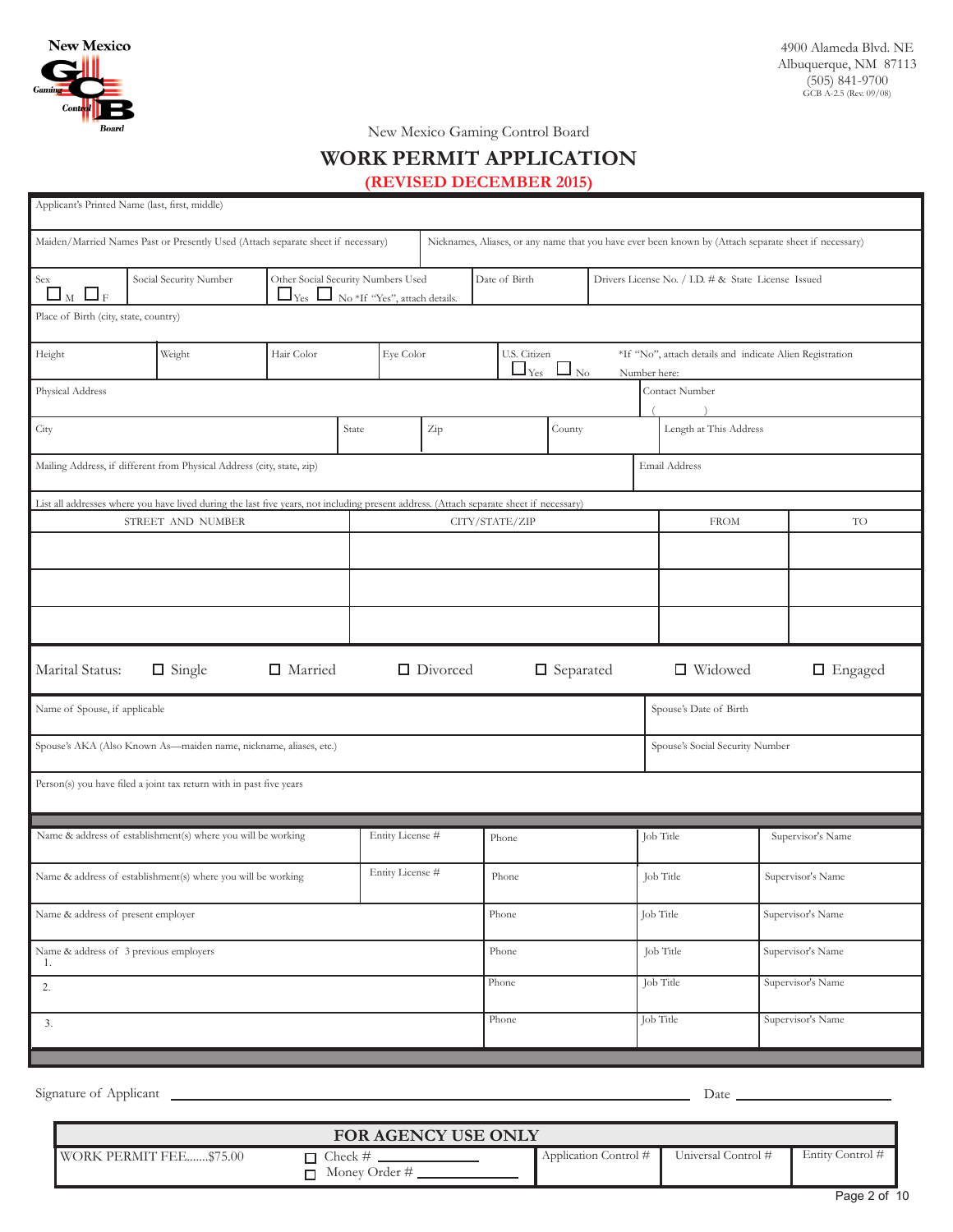New Mexico Gaming Control Board 4900 Alameda Blvd. NE, Albuquerque, NM 87113

**NOTICE:** The Gaming Work Permit Application is an official document. If you provide false information on your gaming work permit application and/or do not disclose all applicable information the application asks for, your license is subject to denial or revocation, and you may be subject to criminal prosecution pursuant to 60-2E-54 NMSA 1978. The Gaming Control Board will conduct a complete background investigation and will check all sources of information. You are advised that it is better to disclose all information rather than face denial, revocation, or criminal prosecution.

| PERSONAL HISTORY                                                                                                                                                                                                                        |                                     |  |  |  |  |  |  |  |
|-----------------------------------------------------------------------------------------------------------------------------------------------------------------------------------------------------------------------------------------|-------------------------------------|--|--|--|--|--|--|--|
| Are you <b>UNDER</b> 21 years of age at the time of this application?<br>1.                                                                                                                                                             | YES*<br><b>INO</b>                  |  |  |  |  |  |  |  |
| Are you living in the household of any person employed by the New Mexico Gaming<br>2.<br>Control Board?                                                                                                                                 | YES*<br><b>NO</b>                   |  |  |  |  |  |  |  |
| Are you an officer, reserve police officer, agent, or employee of any law enforcement<br>3.<br>agency of the State of New Mexico or of any law enforcement agency or detention or<br>correctional facility within New Mexico?           | YES*<br>NO                          |  |  |  |  |  |  |  |
| Have you ever applied for a gaming work permit or gaming license in New Mexico or<br>4.<br>any other jurisdiction, whether or not the permit or license was ever issued?                                                                | YES*<br> NO                         |  |  |  |  |  |  |  |
| 5. Have you ever had a work permit or gaming license denied, suspended or revoked in this<br>or any other state or jurisdiction?                                                                                                        | YES*<br><b>NO</b>                   |  |  |  |  |  |  |  |
| Are you related to any other person licensed by the New Mexico Gaming Control Board<br>or anyone licensed at the entity you are applying?<br>6.                                                                                         | YES*<br>$\overline{\phantom{a}}$ NO |  |  |  |  |  |  |  |
| *IF YOU ANSWERED YES TO ANY OF THE QUESTIONS ABOVE, GIVE DETAILS ON SEPARATE SHEET<br>AND INCLUDE ANY ITEMS CURRENTLY UNDER FORMAL DISPUTE OR LEGAL APPEAL. ATTACH COP-<br>IES OF ANY DOCUMENTS TO PROVE YOUR SETTLEMENT ON THIS ISSUE. |                                     |  |  |  |  |  |  |  |
|                                                                                                                                                                                                                                         |                                     |  |  |  |  |  |  |  |
| <b>FINANCIAL HISTORY</b>                                                                                                                                                                                                                |                                     |  |  |  |  |  |  |  |
| 1. Are you or have you been delinquent in the filing of any tax return with any taxing<br>agency?                                                                                                                                       | YES*<br><b>INO</b>                  |  |  |  |  |  |  |  |
| 2. Are you or have you been delinquent in the payment of any taxes, interest, or<br>penalties due to any taxing agency?                                                                                                                 | YES*<br>$\Box$ NO                   |  |  |  |  |  |  |  |
| 3. Are you or have you been delinquent in the payment of any judgments due to any<br>governmental agency?                                                                                                                               | YES*<br>N                           |  |  |  |  |  |  |  |
| 4. Are you or have you been delinquent in the repayment of any loan? ie: student loans                                                                                                                                                  | YES*<br>$\neg$ NO                   |  |  |  |  |  |  |  |
| 5. Are you or have you been delinquent in the payment of any child support?                                                                                                                                                             | YES*<br>]NO                         |  |  |  |  |  |  |  |
| 6. Have you, as an individual ever filed a bankruptcy petition?                                                                                                                                                                         | YES*<br>$\neg$ NO                   |  |  |  |  |  |  |  |
| NOTICE: IF YOU ANSWERED YES TO ANY OF THE QUESTIONS ABOVE, GIVE DETAILS ON A SEPARATE SHEET<br>DEMONSTRATING THE STEPS TAKEN TO RESOLVE THE FINANCIAL DELINQUENCY.                                                                      |                                     |  |  |  |  |  |  |  |
|                                                                                                                                                                                                                                         |                                     |  |  |  |  |  |  |  |

Applicant's Printed Name (Last, First, Middle)

Signature of Applicant Date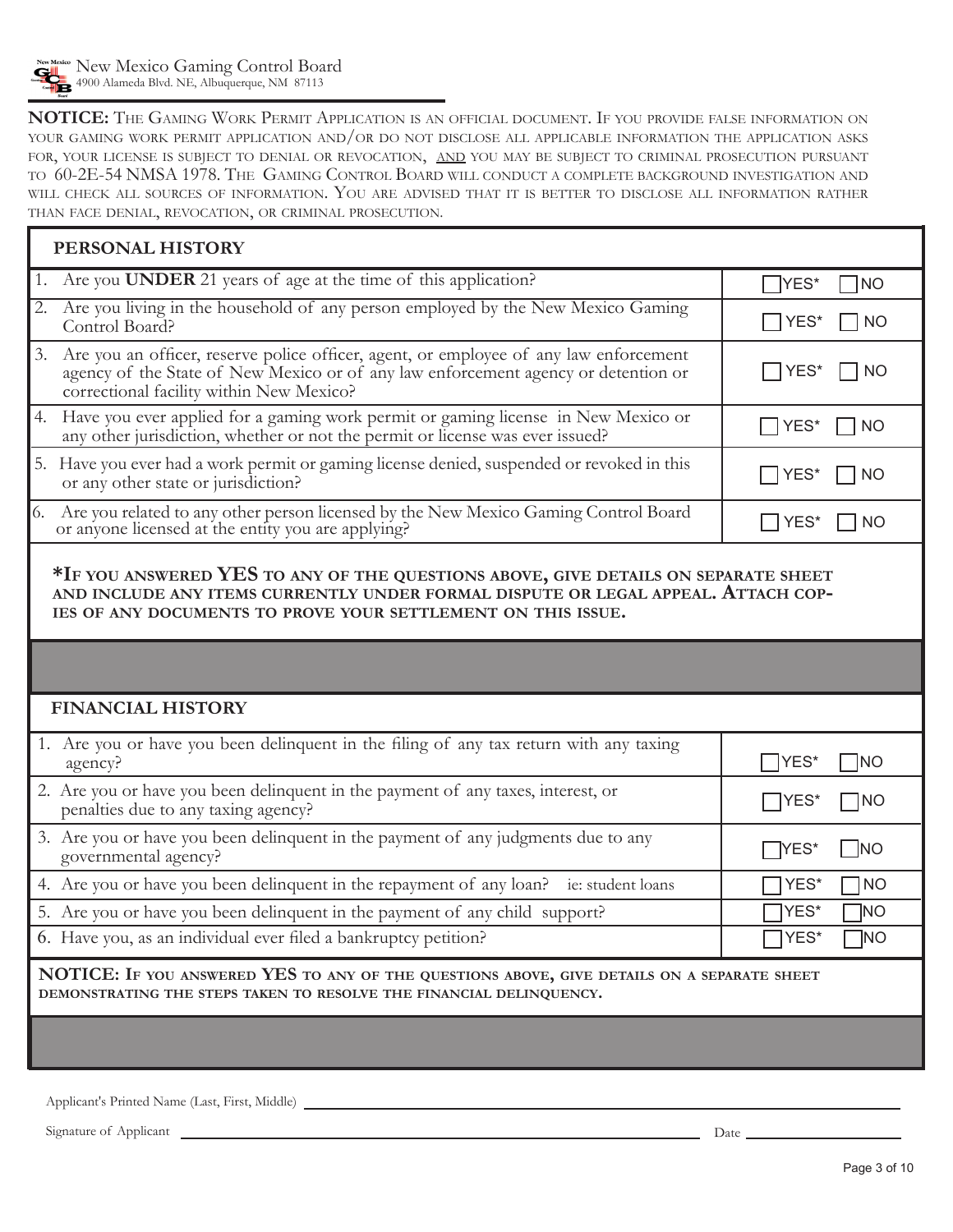**NOTICE:** The Gaming Work Permit Application is an official document. If you provide false information on your application or do not disclose all applicable information, your license is subject to denial or revocation, and you may be subject to criminal prosecution pursuant to [60-2E-54 NMSA 1978]. The Gaming Control Board will conduct a complete background investigation and will check all sources of information. You are advised that it is better to disclose all information than face denial, revocation, or criminal prosecution.

| <b>CRIMINAL HISTORY</b>                                                                                                                                                                                                                                                                                                                                                                                                                                                                                                                                                                                                                                                                   |                                                                                                                                                                                                                              |                             |  |  |  |  |  |  |
|-------------------------------------------------------------------------------------------------------------------------------------------------------------------------------------------------------------------------------------------------------------------------------------------------------------------------------------------------------------------------------------------------------------------------------------------------------------------------------------------------------------------------------------------------------------------------------------------------------------------------------------------------------------------------------------------|------------------------------------------------------------------------------------------------------------------------------------------------------------------------------------------------------------------------------|-----------------------------|--|--|--|--|--|--|
| 1. Have you ever been:                                                                                                                                                                                                                                                                                                                                                                                                                                                                                                                                                                                                                                                                    |                                                                                                                                                                                                                              |                             |  |  |  |  |  |  |
| YES*<br><b>NO</b><br><b>ARRESTED/DETAINED</b>                                                                                                                                                                                                                                                                                                                                                                                                                                                                                                                                                                                                                                             | SERVED WITH A CRIMINAL SUMMONS                                                                                                                                                                                               | YES*<br>NO                  |  |  |  |  |  |  |
| <b>CHARGED WITH</b><br>ANY CRIME OR OFFENSE <sup>1</sup><br>YES*<br>  INO<br>IN ANY MANNER                                                                                                                                                                                                                                                                                                                                                                                                                                                                                                                                                                                                | <b>CONVICTED OF</b><br>ANY CRIME OR OFFENSE <sup>1</sup><br>IN ANY MANNER                                                                                                                                                    | YES*<br><b>NO</b>           |  |  |  |  |  |  |
| <sup>1</sup> INCLUDES ANY FELONY, MISDEMEANOR, PETTY OR YOUTHFUL OFFENDER OFFENSE                                                                                                                                                                                                                                                                                                                                                                                                                                                                                                                                                                                                         |                                                                                                                                                                                                                              |                             |  |  |  |  |  |  |
| $\bullet$<br>a youthful offender regardless of the outcome, even if the charges were dismissed or you were found not<br>guilty.                                                                                                                                                                                                                                                                                                                                                                                                                                                                                                                                                           | You must include ALL arrests, charges, and convictions since the age of 18 and prior to 18 if charged as                                                                                                                     |                             |  |  |  |  |  |  |
| and/or petty offense).<br>cident (hit and run); driving under denial, suspension or revocation; or any other offense which resulted in your<br>being taken into custody. Non-serious traffic offenses should not be listed.                                                                                                                                                                                                                                                                                                                                                                                                                                                               | You must include ALL arrests, charges, and convictions regardless of the class of crime (felony, misdemeanor,<br>You must include ALL serious traffic offenses, including DWI; reckless driving; leaving the scene of an ac- |                             |  |  |  |  |  |  |
| NOTICE: THE FINGERPRINTS WHICH YOU ARE REQUIRED TO SUBMIT WITH THIS AP-<br>PLICATION WILL BE USED TO CHECK THE CRIMINAL HISTORY RECORDS OF THE FBI<br>(FEDERAL BUREAU OF INVESTIGATION) AND THE STATE OF NEW MEXICO.                                                                                                                                                                                                                                                                                                                                                                                                                                                                      |                                                                                                                                                                                                                              |                             |  |  |  |  |  |  |
| 2. Have you ever been convicted of any gambling-related felony, misdemeanor, or petty of-<br>fense?                                                                                                                                                                                                                                                                                                                                                                                                                                                                                                                                                                                       |                                                                                                                                                                                                                              | YES*<br><b>NO</b>           |  |  |  |  |  |  |
| Have you served a sentence, including probation or parole, for any felony, misdemeanor,<br>3.<br>petty offense, or administrative action?                                                                                                                                                                                                                                                                                                                                                                                                                                                                                                                                                 |                                                                                                                                                                                                                              | $\Box$<br>YES*<br><b>NO</b> |  |  |  |  |  |  |
| Are you currently being prosecuted or facing pending charges, in any jurisdiction, for any<br>4.<br>YES*<br><b>NO</b><br>offense, or are you on a deferred prosecution or a deferred judgment and sentence for any<br>offense?                                                                                                                                                                                                                                                                                                                                                                                                                                                            |                                                                                                                                                                                                                              |                             |  |  |  |  |  |  |
| 5. Have you ever been identified as an habitual offender or a member of an organized crime<br>cartel?                                                                                                                                                                                                                                                                                                                                                                                                                                                                                                                                                                                     |                                                                                                                                                                                                                              | YES*<br><b>NO</b>           |  |  |  |  |  |  |
| 6. Have you ever refused to cooperate with any official investigative body involved in the<br>YES*<br> NO<br>investigation of crimes related to gaming, official corruption, or organized crime?                                                                                                                                                                                                                                                                                                                                                                                                                                                                                          |                                                                                                                                                                                                                              |                             |  |  |  |  |  |  |
| 7. Have you ever been the subject of any investigation by any law enforcement agency?                                                                                                                                                                                                                                                                                                                                                                                                                                                                                                                                                                                                     |                                                                                                                                                                                                                              | YES*<br><b>NO</b>           |  |  |  |  |  |  |
| $*$ If you answered YES, explain in detail on a separate sheet and attach it to your application. For each offense for<br>WHICH YOU WERE ARRESTED OR CHARGED, YOU MUST OBTAIN AN OFFICIAL COPY OF DOCUMENTATION<br>FROM THE COURT WHERE YOU APPEARED, SHOWING THE FINAL DISPOSITION (OUTCOME)<br>OF YOUR CASE. THIS INFORMATION SHOULD INCLUDE WHETHER YOU WERE FOUND GUILTY OR NOT GUILTY AND THE PENALTY<br>(MONEY FINE, TIME IN JAIL OR PRISON, OR PROBATION OR DEFERRED SENTENCE). IF YOU RECEIVED A DEFERRED JUDGMENT, A DE-<br>FERRED SENTENCE, OR PROBATION, YOUR DOCUMENTATION MUST INCLUDE THE DATE THAT YOU WERE DISCHARGED OR RELEASED<br>FROM PROBATION OR OTHER SUPERVISION. |                                                                                                                                                                                                                              |                             |  |  |  |  |  |  |
| I have thoroughly read and understand the questions above, and understand that I may be unable to hold a New Mexico Gaming Work Permit                                                                                                                                                                                                                                                                                                                                                                                                                                                                                                                                                    |                                                                                                                                                                                                                              |                             |  |  |  |  |  |  |

*if, presently or at any time in the future, I can ever answer "Yes" to any of the questions above.*

Applicant's Printed Name (Last, First, Middle)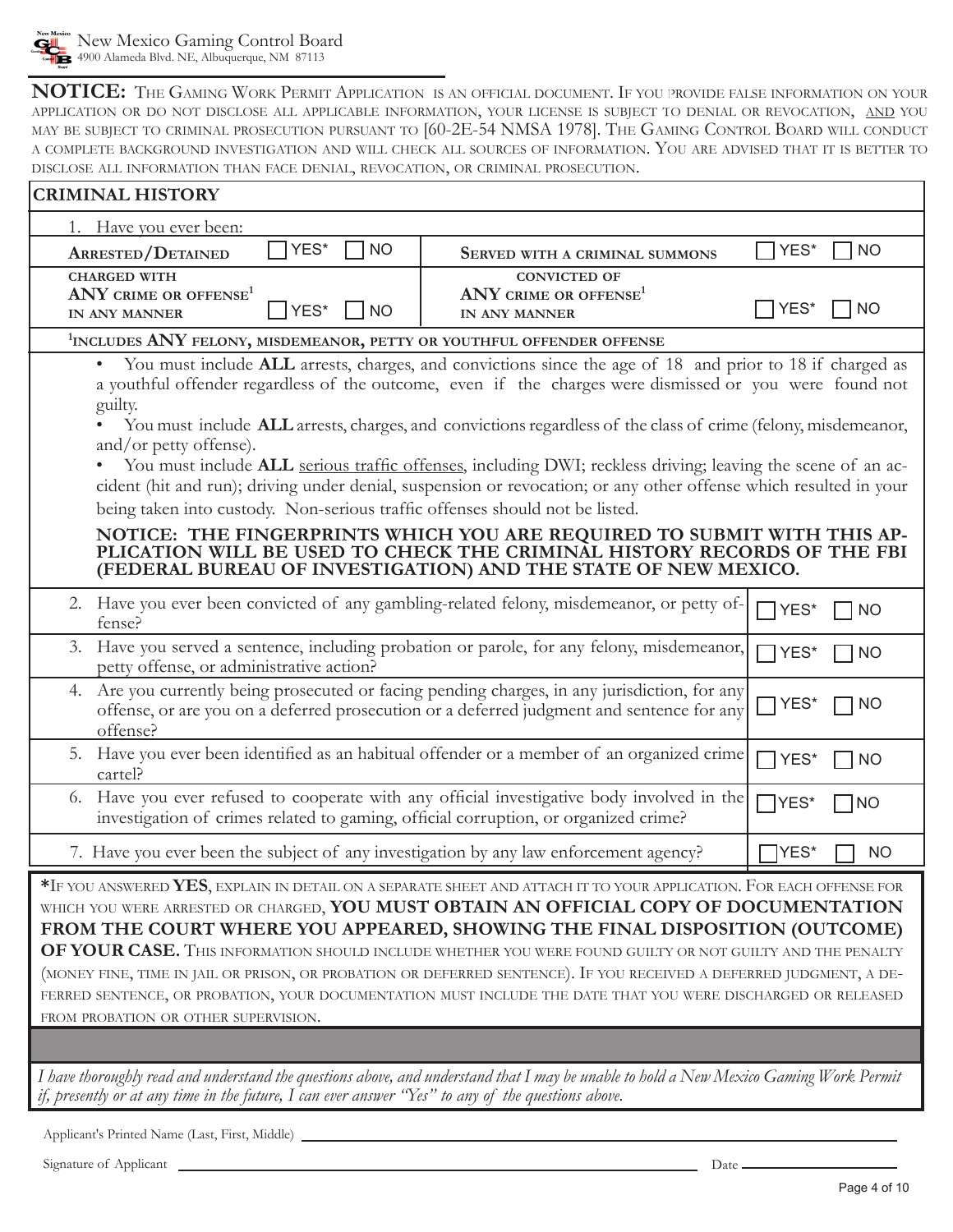# **CERTIFICATION**

**I,** *Applicant's Printed Name* , acknowledge, understand and agree that by applying for and **accepting any license, certification, registration, renewal, finding of suitability, or other approval (each a "License") from the New Mexico Gaming Control Board ("Board"), I am certifying to the Board that:**

- **1. I have read the Gaming Control Act, Sections 60-2E-1 through 60-2E-61 NMSA 1978 ("Act") and administrative rules, plans and policies adopted or approved by the Board (collectively "Rules" New Mexico Administrative Code 15.1 et seq.), and I understand and will implement the requirements including changes of the Act and Rules.**
- **2. I have read the minimum internal controls established or approved by the Board for use by the gaming operator licensee ("Licensee") for which I am a key person, and I understand the requirements of the minimum internal controls.**
- **3. I have read the compulsive gambling assistance plan required by the Act and Board rules and approved by the Board for use by the Licensee, and I understand the requirements of the compulsive gambling assistance plan.**
- **4. I understand and agree that, as a work permittee, I am responsible for my own and the Licensee's compliance with the Act and Rules including, but not limited to where applicable to my job duties, the minimum internal controls and compulsive gambling assistance plan.**
- **5. I am signing this Certification with the knowledge that the Licensee and I will be subject to disciplinary action, including fines and/or revocation or suspension of the License, for failure to comply with the Act or Board rules including, where applicable to my job duties, requirements of the minimum internal controls and compulsive gambling assistance plan.**

## **The Statues & Rules can be found on our website at www.nmgcb.org**

| Signature (Must be notarized by notary public) __________________________________ |      |  |  | Date: $\frac{1}{\sqrt{1-\frac{1}{2}} \cdot \frac{1}{2}}$ |  |  |
|-----------------------------------------------------------------------------------|------|--|--|----------------------------------------------------------|--|--|
|                                                                                   |      |  |  |                                                          |  |  |
| <u> 1980 - Andrea Station Barbara (</u><br>State of                               |      |  |  |                                                          |  |  |
|                                                                                   |      |  |  |                                                          |  |  |
| Subscribed and sworn to before me by                                              | this |  |  |                                                          |  |  |
|                                                                                   |      |  |  |                                                          |  |  |
|                                                                                   |      |  |  | Notary Public                                            |  |  |

 **[SEAL]**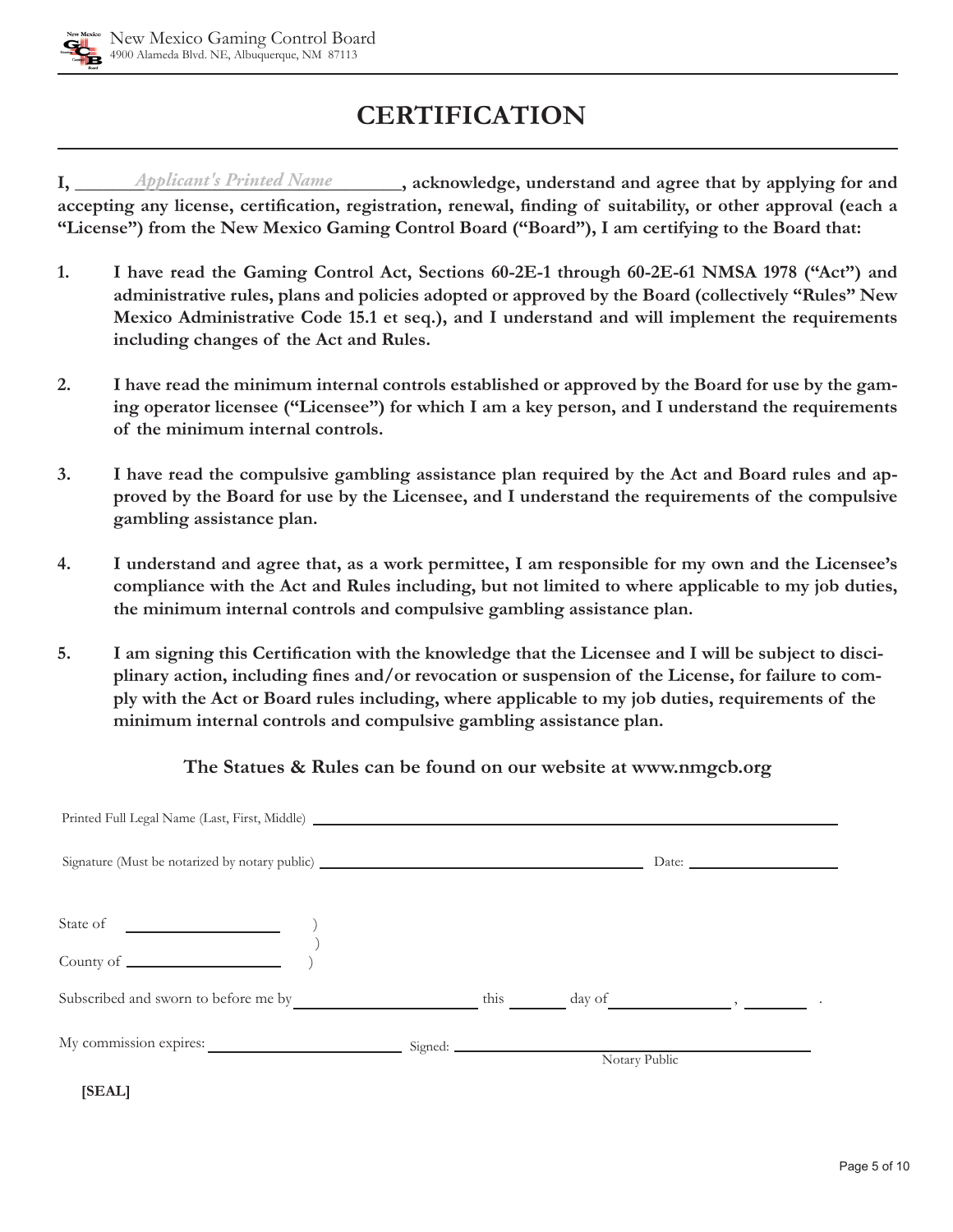

# **AFFIRMATION & CONSENThereby authorize the lawful use, dis-**

**closure, or publica**

I, *Applicant's Printed Name*, state under penalty of perjury that the entire Gaming Work Permit Application, statements, attachments, and supporting schedules are true and correct to the best of my knowledge and belief, and that this statement is executed with the knowledge that misrepresentation or failure to reveal information requested may be deemed sufficient cause for the refusal to issue a Gaming Work Permit by the State of New Mexico. Further, I am aware that later discovery of an omission or misrepresentation made in the above statements may be grounds for the denial of a Gaming Work Permit or the revocation of the work permit. I am voluntarily submitting this application to the New Mexico Gaming Control Board under oath with full knowledge that I may be charged with perjury or other crimes for intentional omissions and misrepresentations pursuant to New Mexico law. I further consent to any background investigation necessary to determine my present and continuing suitability. I also agree that the State of New Mexico, its agencies, officers and assigns, shall be entitled to collect from me all expenses it incurs in processing this Gaming Work Permit Application. If I fail to pay all the expenses incurred by the State for processing this Gaming Work Permit Application, I agree that the State shall be entitled to recover from me any expenses incurred in pursuing its legal remedies, including, but not limited to, reasonable attorneys fees and costs.

My obligation and responsibilities continue as long as I am a holder of a valid work permit.

| Signature (Must be notarized by notary public) _________________________________ |         |      |               | Date: $\qquad \qquad$                         |  |
|----------------------------------------------------------------------------------|---------|------|---------------|-----------------------------------------------|--|
|                                                                                  |         |      |               |                                               |  |
| State of<br><u> 1980 - Johann Barbara, martin a</u>                              |         |      |               |                                               |  |
|                                                                                  |         |      |               |                                               |  |
| Subscribed and sworn to before me by                                             |         | this |               | day of $\qquad \qquad \_ \qquad \_ \qquad \_$ |  |
| My commission expires:                                                           | Signed: |      |               |                                               |  |
| [SEAL]                                                                           |         |      | Notary Public |                                               |  |
|                                                                                  |         |      |               |                                               |  |

Page 6 of 10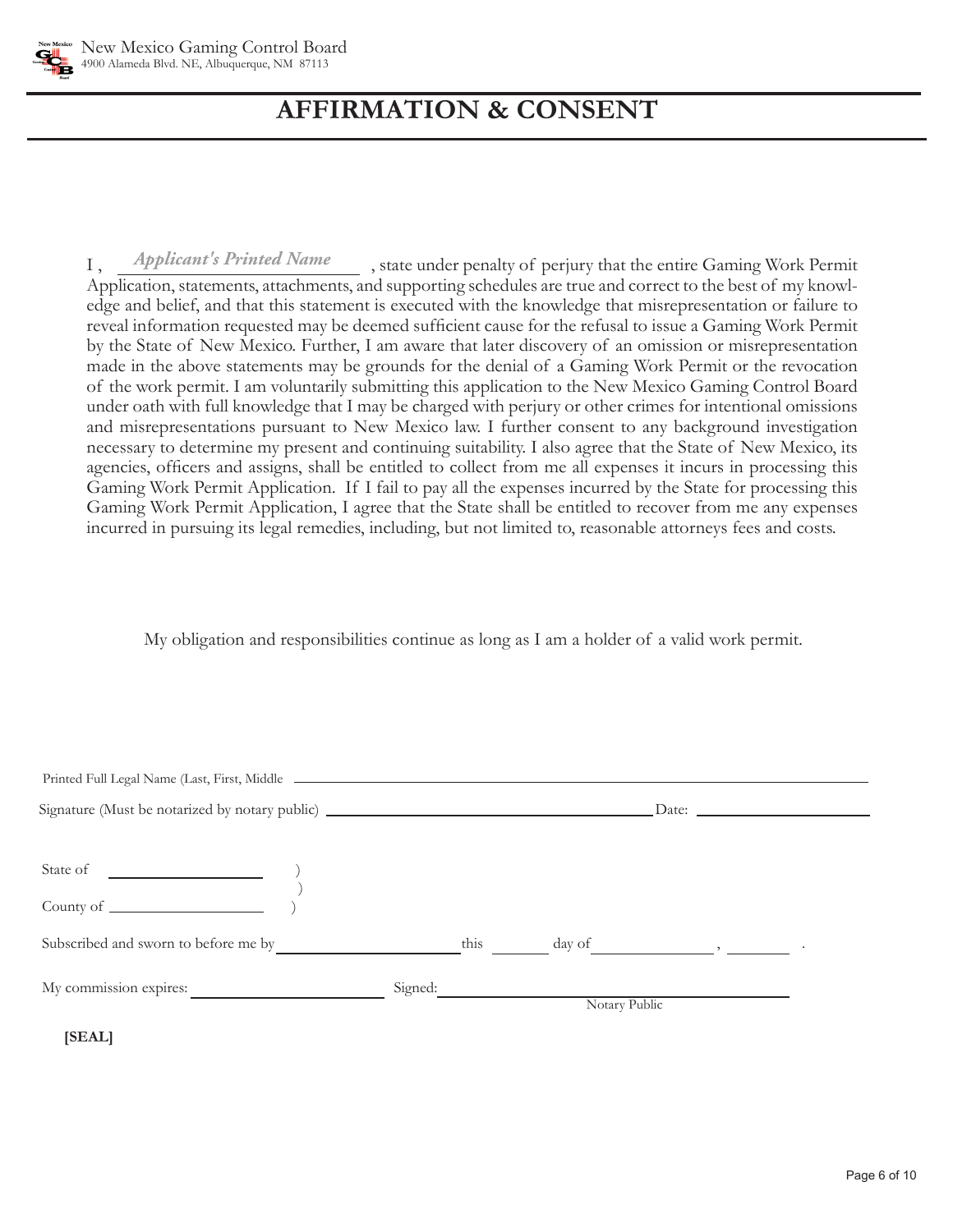

# **APPLICANT'S INVESTIGATION AUTHORIZATION -AND-REQUEST TO RELEASE INFORMATION**

- 1. I/We, *Applicant's Printed Name* , hereby authorize the New Mexico Gaming Control Board or its designee ("collectively, "Board") to conduct a complete investigation into my/our personal background, using whatever legal means they deem appropriate. I/We hereby waive any rights of confidentiality in this regard.
- 2. I/We hereby authorize and request a review, full disclosure, and release of any and all information, materials, and documents concerning me/us requested by the New Mexico Gaming Control Board ("Board"), its agents, or employees, whether the information, materials, and documents are of a public, private, or confidential nature and whether the information, materials, and documents would otherwise be protected from disclosure by any constitutional, statutory or common law privilege.
- 3. I/We understand that by signing this request, a financial records check will be conducted. I/We authorize any financial institution, financial services company and/or credit reporting agency to release to the Board, its agents, or employees, a complete and accurate record of my/our financial transactions, including but not limited to internal banking memoranda, past and present loan applications, checking account records, savings deposit records, safe deposit box records, securities transactions, credit reports and any other documents relating to my/our personal or business financial records in whatever form and wherever located.
- 4. I understand that by signing this authorization, a criminal history check will be performed. I authorize the Board to obtain, maintain, and use from any source, any information concerning me contained in any type of criminal history record files, wherever located. I understand that the criminal history record files contain records of arrests that may have resulted in a disposition other than a finding of guilt (i.e., dismissed charges, or charges that resulted in a not guilty finding.) I understand that the information may contain listings of charges that resulted in suspended imposition of sentence, even though I successfully completed the conditions of said sentence and was discharged pursuant to law. I authorize the release of this type of information, even though this record may be designated as "confidential" or "nonpublic" under the provisions of state or federal law.
- 5. I/We authorize the Board, its agents, or employees to determine the persons or entities to whom this Request is to be presented.
- 6. I/We understand that the Board, its agents, or employees will conduct a complete and comprehensive investigation to determine the validity of all information gathered. The Board, the State of New Mexico, and the agents and employees of either, will not be held liable for inaccurate information.
- 7. If this Request is not sufficient to obtain access to certain records,  $I/we$  understand that  $I/we$  may be asked to sign another appropriate authorization or release and that any failure to do so may be taken into consideration by the Board, its agents, or employees in reviewing my/our application.
- 8. I/We understand that I/we may revoke this Request in writing at any time and that the Board, its agents, or employees may take the revocation into consideration in reviewing my/our application.
- 9. Upon receipt by the Board of a written request indicating an application in another jurisdiction for a gaming related license or permit, I/we consent to the disclosure of confidential information compiled by the Board in connection with my Board application to any law enforcement or any regulatory agency in that other jurisdiction, including any other state, the government of the United States, foreign country or Indian Tribe.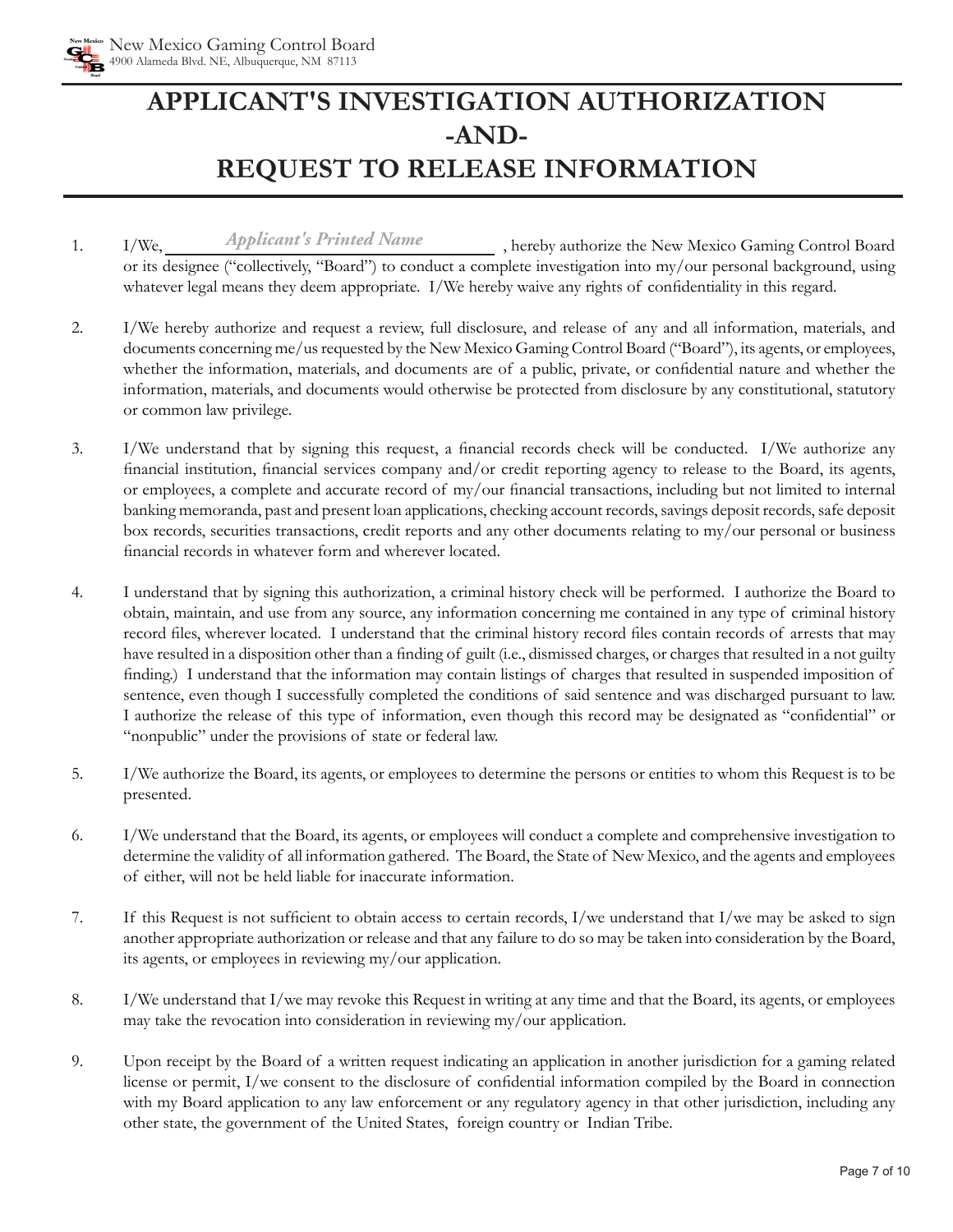

# **APPLICANT'S INVESTIGATION AUTHORIZATION -AND-REQUEST TO RELEASE INFORMATION (continued)**

- 10. This authorization, information in the application, and fingerprints will be used to check the criminal history records of the FBI. If you believe any of the information in the FBI report is incomplete or inaccurate, you can apply to change, correct or update the FBI identification record. The procedure to do this is set forth in Title 28, C.F.R. §16.34. In the event you choose to engage in this process, upon written notice to the Licensing Division of the NMGCB, you will be given a reasonable amount of additional time before a decision is made concerning your application.
- 11. I/We hereby release, waive, discharge, and agree to hold harmless, and otherwise waive liability as to the State of New Mexico, the Board, and other agents or employees of the State of New Mexico for any damages resulting from any collection, use, disclosure, or publication in any manner, other than a willfully unlawful disclosure or publication, of any material or information acquired during inquiries, investigations, or hearings, and hereby authorize the lawful use, disclosure, or publication of this material or information.
- 12. I/We do, for myself/ourselves, my/our heirs, executors, administrators, successors, and assigns, hereby release the providers of the information collected pursuant to this Request, and their agents and employees, from any and all liability arising out of or by reason of complying with this Request.
- 13. A photocopy of this Request will be considered as valid and effective as the original.

| this $\frac{1}{\sqrt{1-\frac{1}{\sqrt{1-\frac{1}{\sqrt{1-\frac{1}{\sqrt{1-\frac{1}{\sqrt{1-\frac{1}{\sqrt{1-\frac{1}{\sqrt{1-\frac{1}{\sqrt{1-\frac{1}{\sqrt{1-\frac{1}{\sqrt{1-\frac{1}{\sqrt{1-\frac{1}{\sqrt{1-\frac{1}{\sqrt{1-\frac{1}{\sqrt{1-\frac{1}{\sqrt{1-\frac{1}{\sqrt{1-\frac{1}{\sqrt{1-\frac{1}{\sqrt{1-\frac{1}{\sqrt{1-\frac{1}{\sqrt{1-\frac{1}{\sqrt{1-\frac{1}{\sqrt{1-\frac{1}{\sqrt{1-\frac{1}{\sqrt{$ |               |  |  |  |  |
|-------------------------------------------------------------------------------------------------------------------------------------------------------------------------------------------------------------------------------------------------------------------------------------------------------------------------------------------------------------------------------------------------------------------------------|---------------|--|--|--|--|
|                                                                                                                                                                                                                                                                                                                                                                                                                               | Notary Public |  |  |  |  |
| [SEAL]                                                                                                                                                                                                                                                                                                                                                                                                                        |               |  |  |  |  |

#### **\* If unable to obtain spouse's signature, please provide a letter explaining in detail as to why.**

| Signature of Gaming Control Board Representative Presenting This Request | Date |
|--------------------------------------------------------------------------|------|
|                                                                          |      |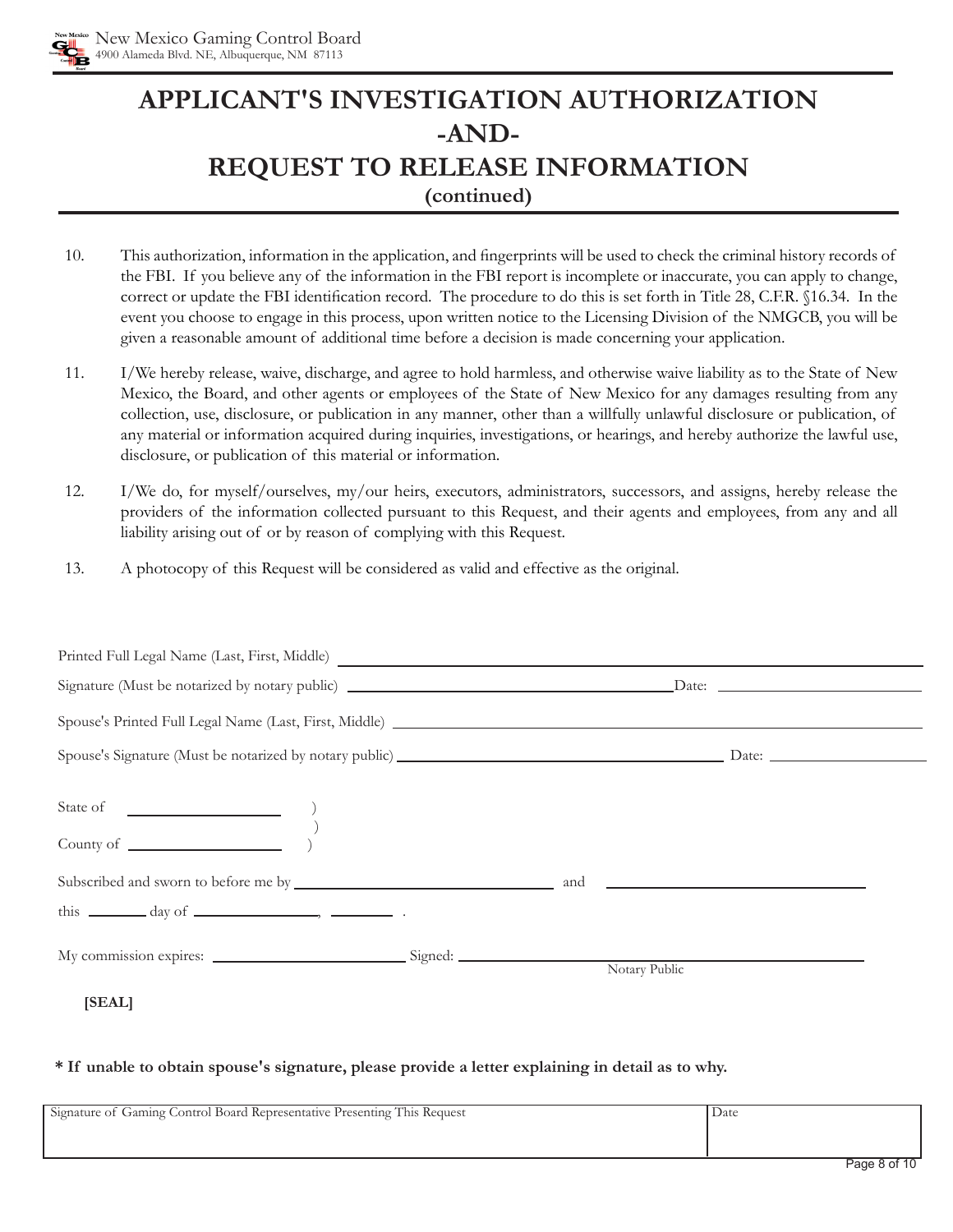

# **VERIFICATION OF FINGERPRINTS**

This form is to be completed by the law enforcement agency, or upon Board approval, another entity providing the service of a certified identification technician that takes your fingerprints.

The enclosed fingerprint cards contain the prints of

*NAME OF APPLICANT*

| ORI # or Certification # $\qquad \qquad$                                                                                                                                                                                       |  |
|--------------------------------------------------------------------------------------------------------------------------------------------------------------------------------------------------------------------------------|--|
| Signature Date Date and the Contract of the Contract of the Contract of the Contract of the Contract of the Contract of the Contract of the Contract of the Contract of the Contract of the Contract of the Contract of the Co |  |